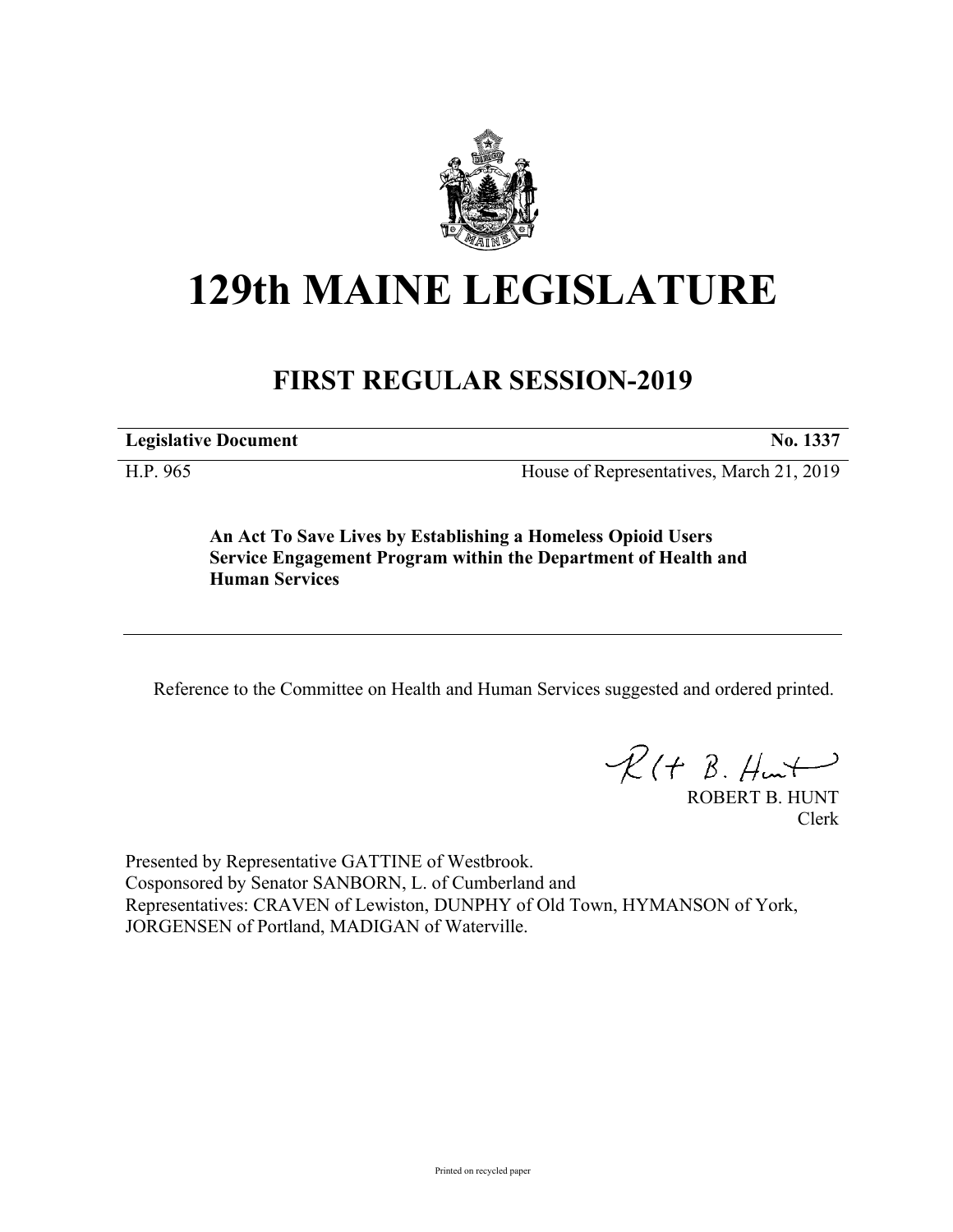| 1              | Be it enacted by the People of the State of Maine as follows:                                                                                                        |
|----------------|----------------------------------------------------------------------------------------------------------------------------------------------------------------------|
| $\overline{2}$ | Sec. 1. 22 MRSA §2354 is enacted to read:                                                                                                                            |
| $\mathfrak{Z}$ | §2354. Homeless opioid users service engagement program                                                                                                              |
| 4              | There is established within the department a homeless opioid users service                                                                                           |
| 5              | engagement program to provide 50 opioid users who are among the most vulnerable and                                                                                  |
| 6<br>7         | unstable in the State rapid access to low-barrier treatment for substance use disorder and<br>stable housing to support their recovery.                              |
| $8\,$          | <b>1. Definitions.</b> For purposes of this section, the following terms have the following                                                                          |
| 9              | meanings.                                                                                                                                                            |
| 10             | A. "Individuals who are experiencing homelessness" means adults, unaccompanied                                                                                       |
| 11             | youth and families with children who lack a fixed, regular and adequate nighttime                                                                                    |
| 12             | residence or who are at risk of imminently losing their primary nighttime residence                                                                                  |
| 13<br>14       | including those who are sharing another person's dwelling on a temporary basis under<br>which permission to remain is contingent upon the hospitality of the primary |
| 15             | leaseholder or owner and can be rescinded at any time without notice. "Individuals"                                                                                  |
| 16             | who are experiencing homelessness" includes individuals and families who are                                                                                         |
| 17             | fleeing or attempting to flee domestic violence, dating violence, sexual assault,                                                                                    |
| 18             | stalking or another dangerous or life-threatening situation involving violence against                                                                               |
| 19             | the individual or a member of the family. "Individuals who are experiencing                                                                                          |
| 20             | homelessness" also includes individuals who are exiting an institution where the                                                                                     |
| 21             | individual resided for 90 or fewer days and who resided in an emergency shelter or                                                                                   |
| 22             | place not meant for human habitation immediately before entering the institution.                                                                                    |
| 23             | B. "Lead provider" means a social service or health care provider that is selected by                                                                                |
| 24             | the department and that executes a social service contract with the department to                                                                                    |
| 25             | implement the program.                                                                                                                                               |
| 26             | "Medication-assisted treatment" means the evidence-based, whole-patient<br>C.                                                                                        |
| 27             | approach to the treatment of substance use disorder that combines counseling and                                                                                     |
| 28             | behavioral therapies with medications approved by the federal Food and Drug                                                                                          |
| 29             | Administration for the treatment of substance use disorder, such as buprenorphine                                                                                    |
| 30             | and naloxone combination drugs, methadone or naltrexone.                                                                                                             |
| 31             | D. "Partner provider" means a social service or health care provider with expertise in                                                                               |
| 32             | all or a portion of the services provided in the program and that executes a                                                                                         |
| 33             | subcontract with a lead provider to provide those services.                                                                                                          |
| 34             | "Program" means the homeless opioid users service engagement program<br>Е.                                                                                           |
| 35             | established in this section.                                                                                                                                         |
| 36             | F. "Recovery" means a process of change through which an individual improves the                                                                                     |
| 37             | individual's health and wellness, lives a self-directed life and strives to reach the                                                                                |
| 38             | individual's full potential.                                                                                                                                         |
| 39             | 2. Social service contracts. The department shall issue a request for proposals and                                                                                  |
| 40             | implement the program through social service contracts.                                                                                                              |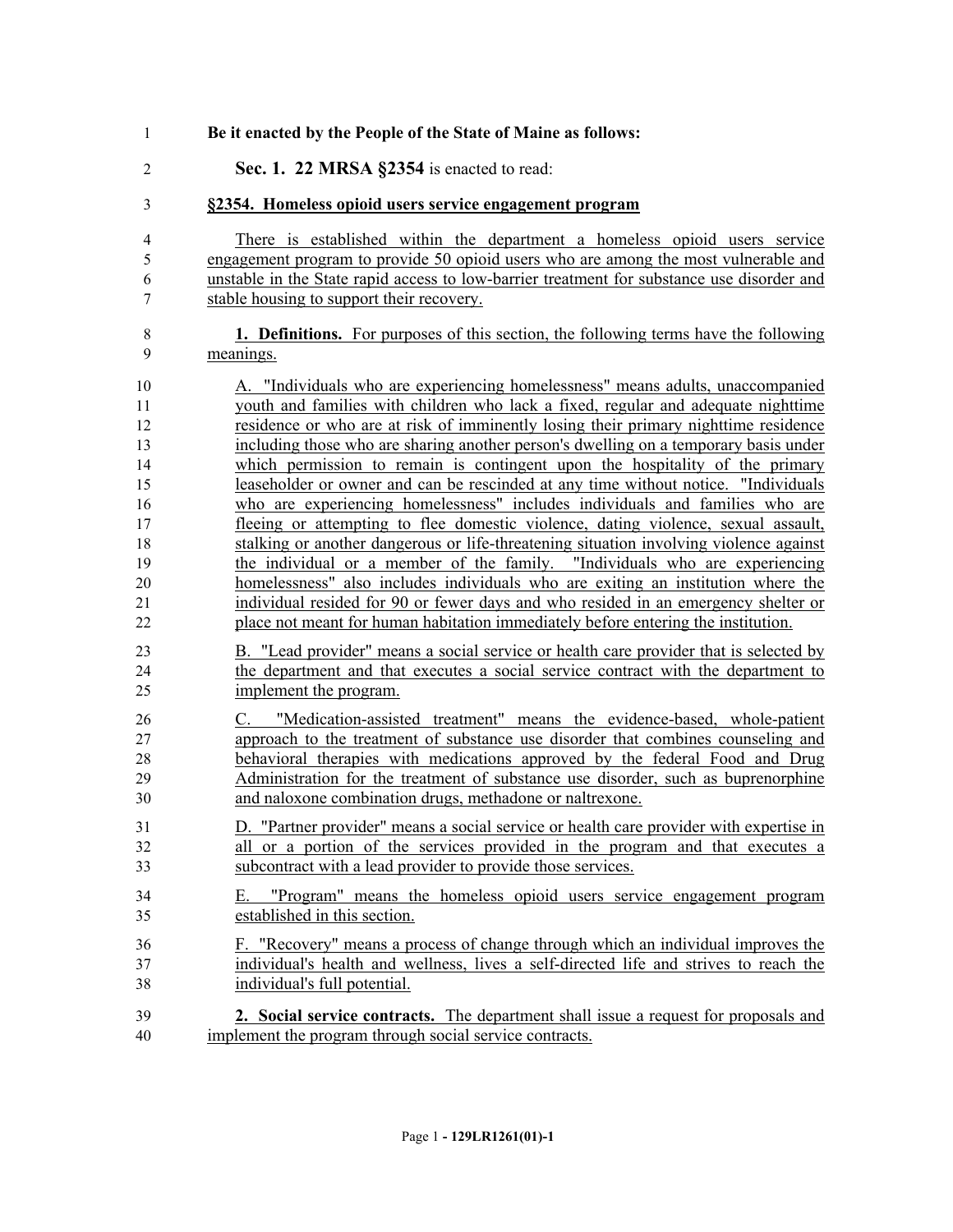| 1                | 3. Service location. The program must provide services in both an urban area and a                                                                                  |
|------------------|---------------------------------------------------------------------------------------------------------------------------------------------------------------------|
| $\overline{c}$   | rural area of the State where social service and health care providers who can successfully                                                                         |
| 3                | implement the program are located. In selecting the areas of the State, the department                                                                              |
| 4                | shall determine which areas of the State have the greatest need based upon the geographic                                                                           |
| 5                | location of opioid users who are individuals who are experiencing homelessness and the                                                                              |
| 6                | extent of emergency services use by those individuals. The department may select one                                                                                |
| $\boldsymbol{7}$ | lead provider to implement the program in both the urban area and the rural area or it may                                                                          |
| 8                | select separate lead providers for the urban area and the rural area.                                                                                               |
| 9                | 4. Lead providers. The lead provider or providers with which the department                                                                                         |
| 10               | executes social service contracts are responsible for implementing the program and                                                                                  |
| 11               | accounting for program funds. To qualify for selection by the department as a lead                                                                                  |
| 12               | provider, a social service or health care provider must demonstrate the ability to                                                                                  |
| 13               | implement all aspects of the program successfully. A lead provider may subcontract with                                                                             |
| 14               | partner providers to implement portions of the program services that are within the                                                                                 |
| 15               | partner providers' expertise. At a minimum, the lead provider and its partner providers                                                                             |
| 16               | shall demonstrate successful experience in the following activities:                                                                                                |
| 17               | A. Engaging with individuals who are experiencing homelessness and who use                                                                                          |
| 18               | opioids in the State;                                                                                                                                               |
| 19               | B. Administering medication-assisted treatment to vulnerable populations; and                                                                                       |
| 20               | C. Providing housing support services to individuals who are experiencing                                                                                           |
| 21               | homelessness.                                                                                                                                                       |
|                  |                                                                                                                                                                     |
| 22               |                                                                                                                                                                     |
|                  | 5. Program design and implementation. To the extent permitted by resources                                                                                          |
| 23<br>24         | allocated to the program, the program must be designed and implemented as described in<br>this subsection.                                                          |
| 25               |                                                                                                                                                                     |
| 26               | A. The program must assist participants in attaining and sustaining recovery,                                                                                       |
| 27               | minimize the risk of opiate poisoning among participants and decrease the likelihood                                                                                |
|                  | of diversion of buprenorphine by increasing participants' access to stable and                                                                                      |
| 28<br>29         | supportive housing, connecting participants with the recovery community and its                                                                                     |
| 30               | resources and providing participants with a safe environment in which the                                                                                           |
| 31               | participants can identify individualized short-term and long-term goals and develop<br>new skills to support their recovery.                                        |
| 32               | B. To participate in the program, an individual must be an individual who is                                                                                        |
| 33               | experiencing homelessness, have a history of drug overdose and meet the criteria for                                                                                |
| 34               | physiological dependence on opioids in the Diagnostic and Statistical Manual of                                                                                     |
| 35               | Mental Disorders, 5th edition, published by the American Psychiatric Association.                                                                                   |
| 36               |                                                                                                                                                                     |
| 37               | The program must give priority to individuals who are being discharged from<br>incarceration or long-term hospitalization due to complications related to substance |
| 38               | use disorder.                                                                                                                                                       |
| 39               | The program must include intensive outreach using a collaborative team case review                                                                                  |
| 40               | approach to identify and recruit participants. An individual selected for the program                                                                               |
| 41               | who chooses to participate in the program shall sign a written agreement that explains                                                                              |
| 42               | the requirements for program participation and authorizes initiation of case<br>management and treatment services as well as a release authorizing members of the   |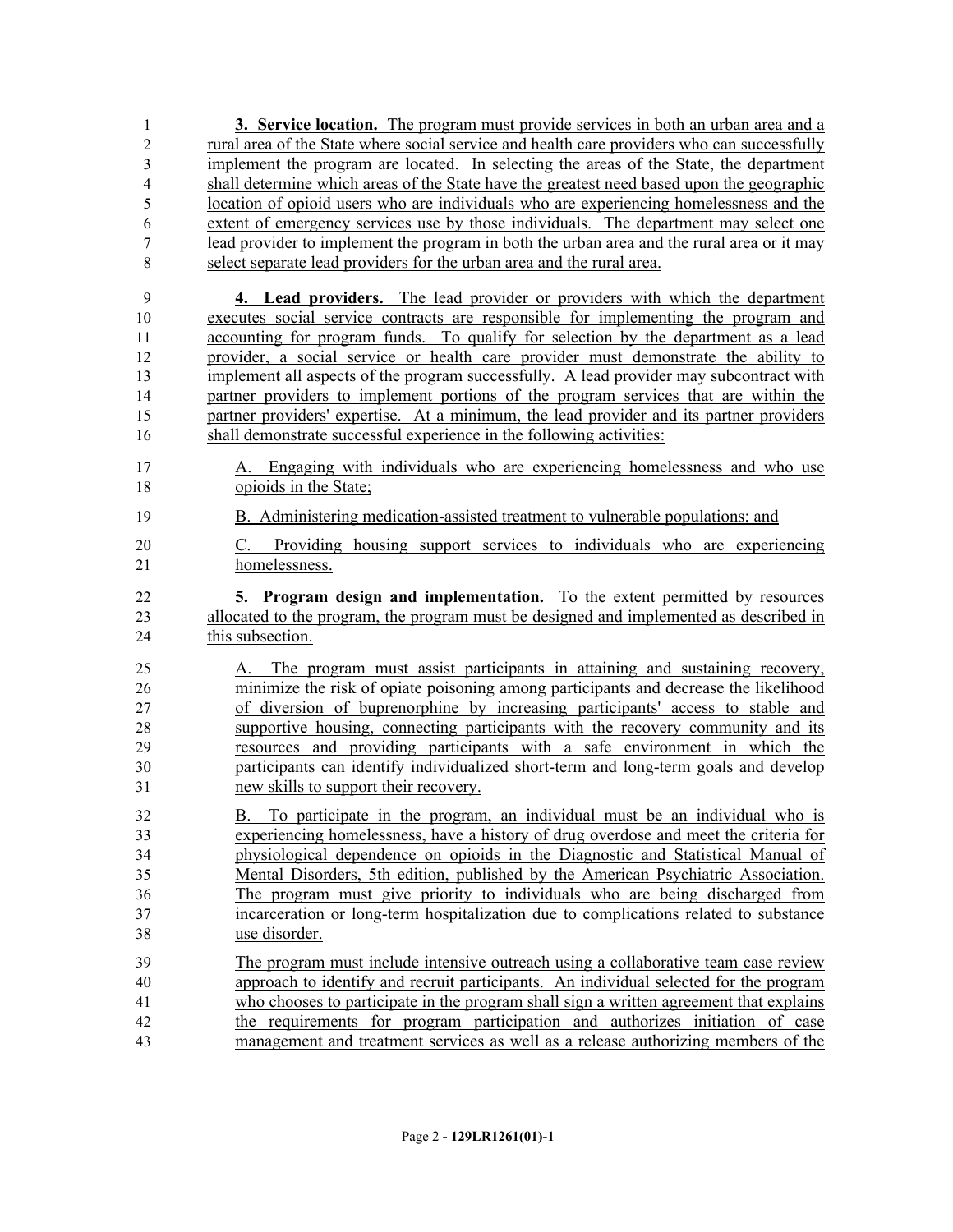| $\mathbf{1}$   | program team to share information regularly regarding the participant's progress in   |
|----------------|---------------------------------------------------------------------------------------|
| $\overline{2}$ | recovery and in attaining individual goals. Participants shall also complete initial  |
| 3              | assessments regarding substance use disorder, physical health and psychosocial and    |
| $\overline{4}$ | psychiatric needs as soon as possible.                                                |
| 5              | C. Although a lead provider may adapt the structure of the program to meet the        |
| 6              | needs of the rural area or urban area it serves, the program must include medication- |
| 7              | assisted treatment, intensive case management and immediate access to stable          |
| $\,$ 8 $\,$    | housing as described in this paragraph.                                               |
| 9              | (1) The program must provide participants with medication-assisted treatment in       |
| 10             | accordance with this subparagraph that is initiated within 48 hours of each           |
| 11             | participant's enrollment in the program. The program must seek reimbursement          |
| 12             | from the MaineCare program for medication-assisted treatment services                 |
| 13             | whenever possible. The lead provider or partner provider shall employ a medical       |
| 14             | professional authorized to prescribe for each participant a medication approved       |
| 15             | by the federal Food and Drug Administration for the treatment of substance use        |
| 16             | disorder that, in the professional's opinion, is most appropriate given the           |
| 17             | participant's current medications, substance use and medical history. The             |
| 18             | authorized prescriber shall take primary responsibility for managing and refilling    |
| 19             | the prescription.                                                                     |
| 20             | The lead provider or partner provider shall establish a collaborative, interagency    |
| 21             | staffing model of medication-assisted treatment that includes, to the extent          |
| 22             | resources permit, the authorized prescriber, a nurse care manager, a licensed         |
| 23             | clinical social worker or licensed alcohol and drug counselor, a certified            |
| 24             | psychiatric mental health nurse practitioner and a peer support specialist who        |
| 25             | meet regularly to plan participant services, review participant progress and          |
| 26             | implement reenrollment strategies when necessary. The lead provider or partner        |
| 27             | provider shall use a shared medical appointment model for medication-assisted         |
| 28             | treatment that supports participants in decreasing the use of illegal drugs and       |
| 29             | drugs that are not prescribed to the participant by delivering the following:         |
| 30             | (a) Office-based, daily observed medication administration to participants;           |
| 31             | (b) The opportunity to participate in individual and group psychotherapy,             |
| 32             | pharmacotherapy and support groups;                                                   |
| 33             | (c) Random drug testing of participants;                                              |
| 34             | (d) Ongoing evaluations of participants to optimize treatment, including              |
| 35             | assessments of psychosocial needs and referrals for psychiatric assessments           |
| 36             | or treatment as necessary; and                                                        |
| 37             | (e) Treatment of participants' concomitant psychiatric disorders that either          |
| 38             | complicate the participants' substance use disorder or act as triggers for            |
| 39             | relapse.                                                                              |
| 40             | (2) The program must provide participants with intensive case management              |
| 41             | designed to provide an intensive, comprehensive range of community-based              |
| 42             | services to address the physical and behavioral health needs of participants and      |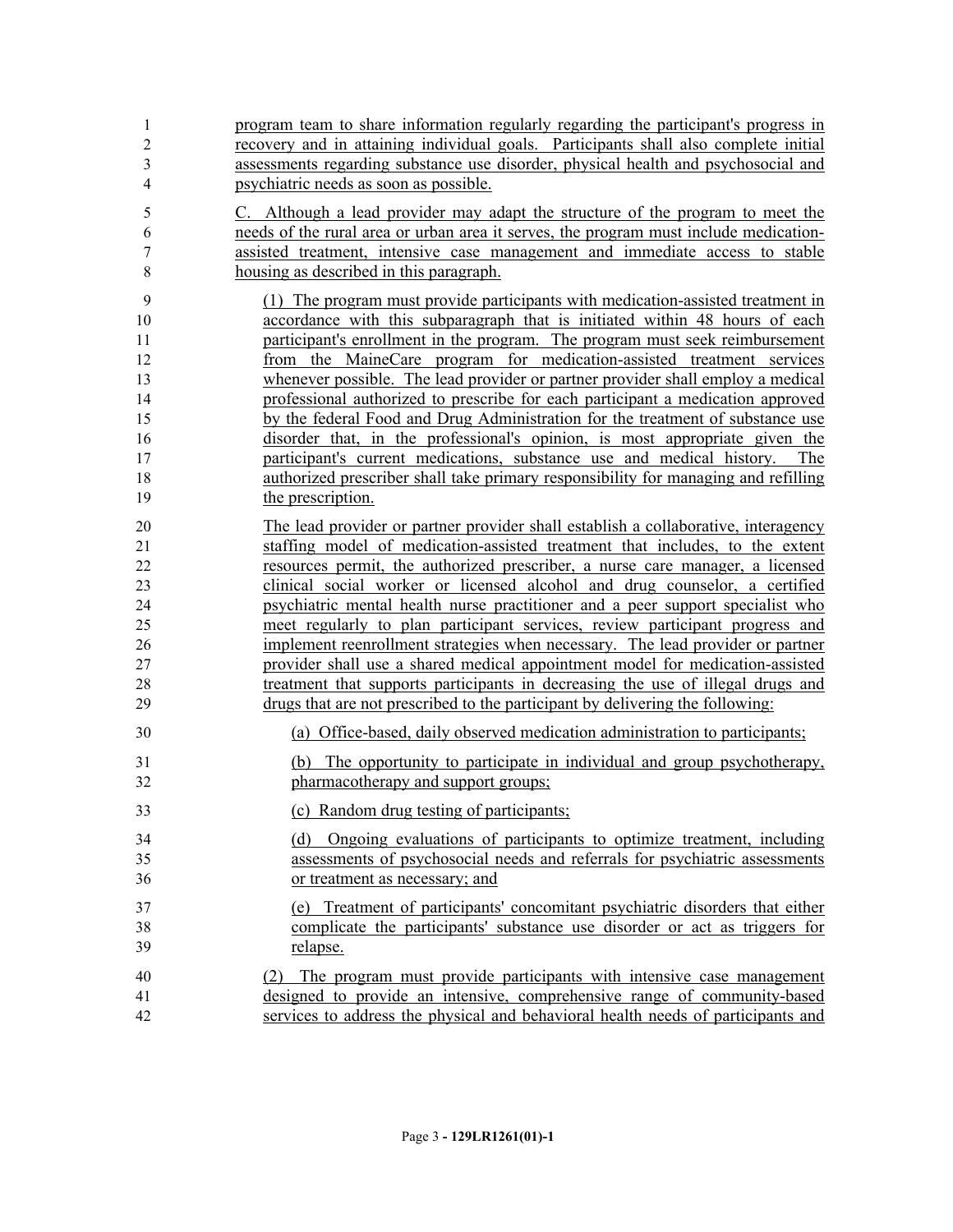| 1                    | support their compliance with medication-assisted treatment and other services                                                                                                                                                                                             |
|----------------------|----------------------------------------------------------------------------------------------------------------------------------------------------------------------------------------------------------------------------------------------------------------------------|
| $\overline{2}$       | necessary to recovery.                                                                                                                                                                                                                                                     |
| $\mathfrak{Z}$       | The lead provider or partner provider shall establish an intensive case                                                                                                                                                                                                    |
| $\overline{4}$       | management team that includes, to the extent resources permit, an intensive case                                                                                                                                                                                           |
| 5                    | management team supervisor, case managers, a housing liaison, a transition                                                                                                                                                                                                 |
| 6                    | liaison and peer support specialists. The intensive case management team shall                                                                                                                                                                                             |
| $\tau$               | provide intensive outreach, assessment, care coordination, advocacy, support,                                                                                                                                                                                              |
| 8                    | planning and facilitation of services to meet each participant's comprehensive                                                                                                                                                                                             |
| 9                    | mental health, medical and dental health needs while reducing redundant services                                                                                                                                                                                           |
| 10                   | and supporting participants in achieving the following goals:                                                                                                                                                                                                              |
| 11                   | (a) Acquiring medical care and material resources, including, but not limited                                                                                                                                                                                              |
| 12                   | to, food, shelter and clothing;                                                                                                                                                                                                                                            |
| 13                   | (b) Improving psychosocial functioning and developing greater autonomy;                                                                                                                                                                                                    |
| 14                   | (c) Developing coping and problem-solving skills;                                                                                                                                                                                                                          |
| 15                   | (d) Developing a community support system to help participants meet the                                                                                                                                                                                                    |
| 16                   | demands of community life; and                                                                                                                                                                                                                                             |
| 17<br>18<br>19<br>20 | Accessing benefits and services for which participants may qualify,<br>(e)<br>including, but not limited to, housing, medical, behavioral health,<br>employment, education, supplemental income, transportation, utility and<br>community and family integration services. |
| 21                   | The peer support specialist shall serve as a role model and shall provide one-on-                                                                                                                                                                                          |
| 22                   | one peer support services to assist participants in reducing harmful behaviors, to                                                                                                                                                                                         |
| 23                   | identify participants' strengths and skills that can help reduce illegal substance                                                                                                                                                                                         |
| 24                   | use and to develop participants' recovery goals. The peer support specialist shall                                                                                                                                                                                         |
| 25                   | also coordinate and facilitate peer recovery groups.                                                                                                                                                                                                                       |
| 26                   | The transition liaison shall assist participants who are transitioning out of                                                                                                                                                                                              |
| $27\,$               | incarceration or hospitalization. The transition liaison shall recruit individuals                                                                                                                                                                                         |
| 28                   | who are incarcerated or hospitalized and who expect to be discharged soon for                                                                                                                                                                                              |
| 29                   | participation in the program and assist those individuals with the enrollment                                                                                                                                                                                              |
| 30                   | process. The transition liaison also shall coordinate with staff from the                                                                                                                                                                                                  |
| 31                   | correctional or medical facility to facilitate participants' smooth transition from                                                                                                                                                                                        |
| 32                   | the facility. To the extent practicable, the transition liaison shall ensure that                                                                                                                                                                                          |
| 33                   | participants have access to housing immediately upon discharge from a                                                                                                                                                                                                      |
| 34                   | correctional or medical facility.                                                                                                                                                                                                                                          |
| 35                   | (3) The program shall provide participants with immediate and continued access                                                                                                                                                                                             |
| 36                   | to stable housing that promotes recovery, independence and harm reduction. The                                                                                                                                                                                             |
| 37                   | intensive case management team shall identify appropriate housing placements                                                                                                                                                                                               |
| 38                   | for participants, which may include, but are not limited to, housing first                                                                                                                                                                                                 |
| 39                   | developments, which are developments prioritizing providing permanent housing                                                                                                                                                                                              |
| 40                   | to individuals experiencing homelessness, recovery residences, private                                                                                                                                                                                                     |
| 41                   | nonmedical institutions and private apartments. The intensive case management                                                                                                                                                                                              |
| 42                   | team shall collaborate with local housing authorities, affordable housing                                                                                                                                                                                                  |
| 43                   | developers, municipal general assistance offices and housing voucher                                                                                                                                                                                                       |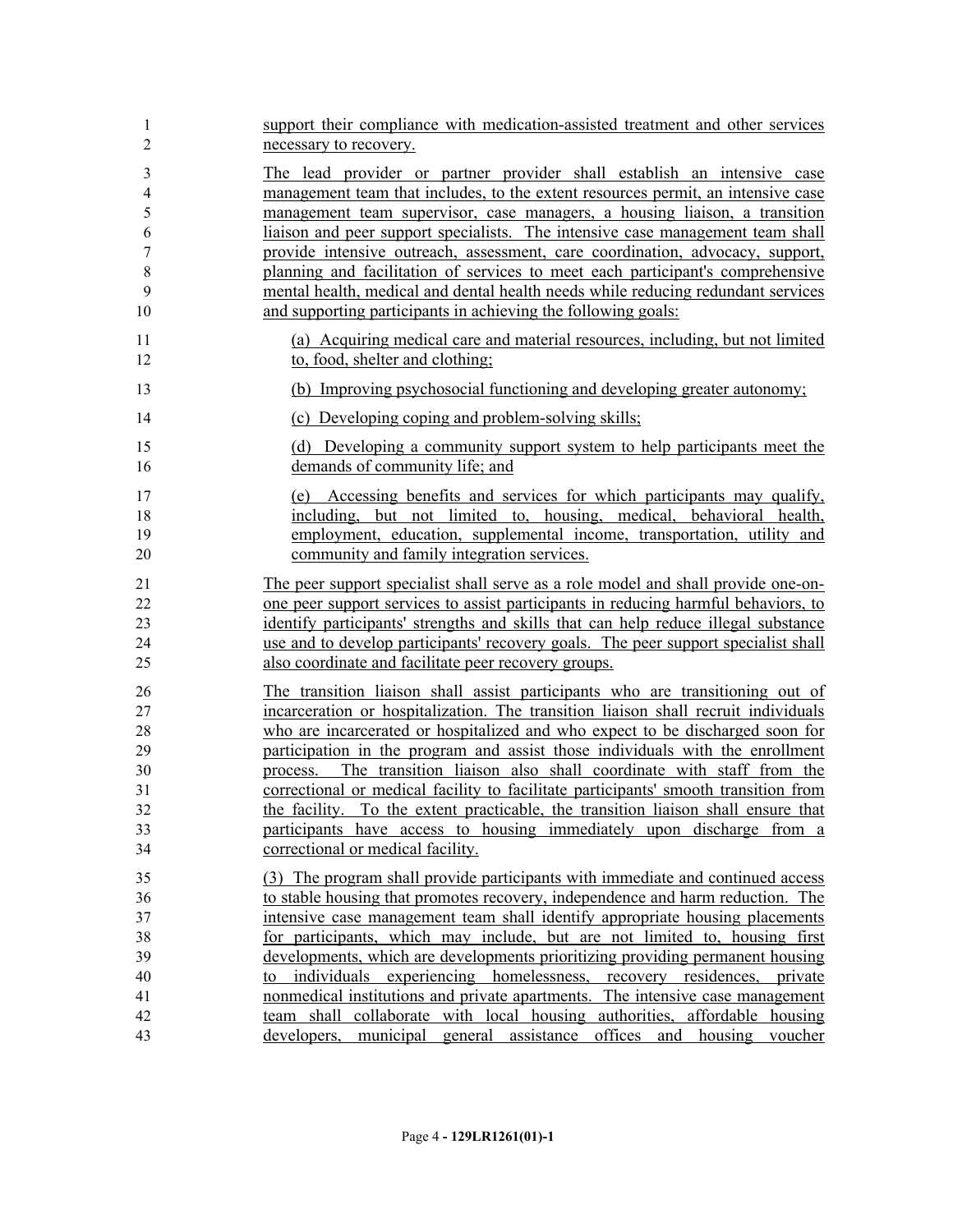| $\mathbf{1}$<br>2 | administrators to provide program participants with priority in accessing these<br>placements.                                                                     |
|-------------------|--------------------------------------------------------------------------------------------------------------------------------------------------------------------|
| 3<br>4            | The lead provider or a partner provider shall administer a housing assistance fund<br>to provide participants with immediate access to stable housing. The housing |
| 5                 | assistance fund must contain sufficient capital to provide all program participants                                                                                |
| 6                 | with 5 months of rent at fair market value based on the location of the housing.                                                                                   |
| $\boldsymbol{7}$  | The lead provider or partner provider may provide a participant with more or less                                                                                  |
| $\,$ 8 $\,$       | than 5 months of financial assistance from the housing assistance fund,                                                                                            |
| 9                 | depending on the participant's individual need for financial assistance to achieve                                                                                 |
| 10                | housing stability.                                                                                                                                                 |
| 11                | While participants receive financial assistance from the housing assistance fund,                                                                                  |
| 12                | the intensive case management team shall assist participants in securing an                                                                                        |
| 13                | alternative financial resource or resources for housing, including but not limited                                                                                 |
| 14                | to employment, general assistance, the Bridging Rental Assistance Program                                                                                          |
| 15                | established in Title 34-B, section 3011, the federal shelter plus care program                                                                                     |
| 16                | authorized by the federal McKinney-Vento Homeless Assistance Act, Public Law                                                                                       |
| 17                | 100-77, as amended by the federal Homeless Emergency Assistance and Rapid                                                                                          |
| 18                | Transition to Housing Act of 2009, Public Law 111-22, Division B (2009) and                                                                                        |
| 19                | housing choice vouchers under Section 8 of the United States Housing Act of                                                                                        |
| 20                | 1937, Public Law 75-412, 50 Stat. 888, as amended.                                                                                                                 |
| 21                | D. A participant may withdraw from the program at any time. The lead provider or a                                                                                 |
| 22                | partner provider shall reevaluate each participant's enrollment in the program every                                                                               |
| 23                | month. A participant may receive services from the program for the length of time                                                                                  |
| 24                | necessary for the participant to successfully complete the program or to transition to a                                                                           |
| 25                | less intensive model of treatment when considered clinically appropriate. In                                                                                       |
| 26                | determining whether a participant has successfully completed the program or may                                                                                    |
| 27                | transition to a less intensive model of treatment, the lead provider or partner provider                                                                           |
| 28                | shall consider the participant's sustained abstinence from illegal substance and                                                                                   |
| 29                | alcohol use, employment or involvement in other meaningful community activities,                                                                                   |
| 30                | psychosocial supports and willingness to participate in further treatment to maintain                                                                              |
| 31                | recovery.                                                                                                                                                          |
| 32                | Alternatively, a participant may be discharged from the program if the lead provider                                                                               |
| 33                | or a partner provider determines that the program is unable to provide appropriate                                                                                 |
| 34                | services due to the participant's physical or mental health or continued illegal                                                                                   |
| 35                | substance use.                                                                                                                                                     |
| 36                | <b>Program evaluation.</b> Annually the lead provider shall contract with an<br>6.                                                                                 |
| 37                | independent entity to conduct a rigorous evaluation of the program implemented by that                                                                             |
| 38                | lead provider, including a cost-benefit analysis, in order to inform future interventions                                                                          |
| 39                | and provide a model that can be replicated throughout the State. The independent entity                                                                            |
| 40                | shall consider, at a minimum, the following information in conducting the evaluation:                                                                              |
| 41                | A. The extent of participant engagement in medication-assisted treatment,                                                                                          |
| 42                | maintenance of stable housing, achievement of employment or engagement in                                                                                          |
| 43                | community volunteer positions and reconnection with family;                                                                                                        |